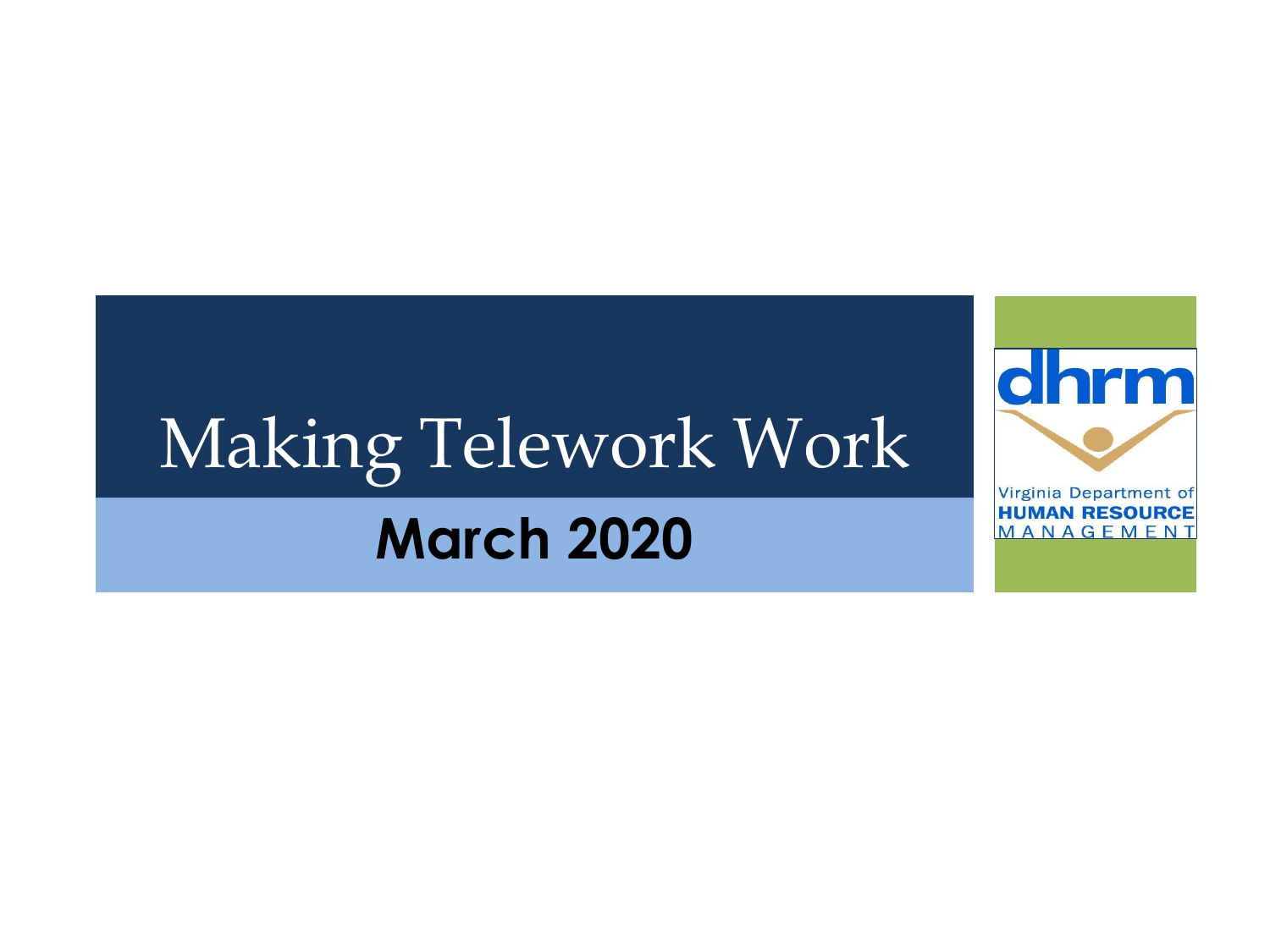### Introduction

Many organizations allow employees to work in offices located off-site and within employees' homes. This is often referred to as "Telework," and has become more popular as organizations look for ways to respond to business continuity among other things (including eco-friendliness).

To make Telework successful, managers and employees must make adjustments to some work practices in teleworking situations.

All employees who telework, should have telework agreements in place.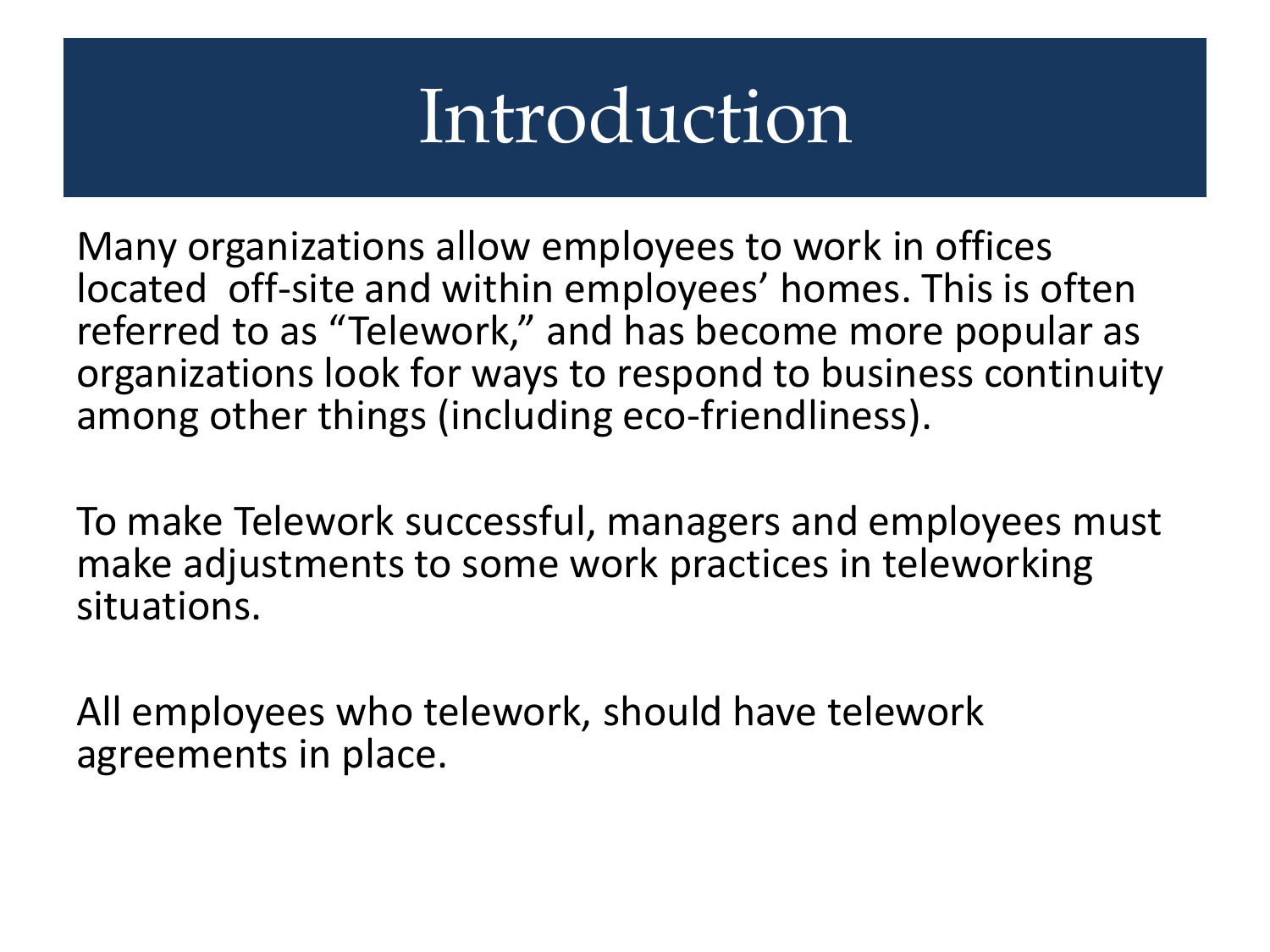### Business Drivers

- Governor's priority > Code of Virginia, § [2.2-2817.1](https://law.lis.virginia.gov/vacode/title2.2/chapter28/section2.2-2817.1/).
- Business Continuity during emergency situations.
- Improved Recruiting and Retention of new and current employees.
- Cost savings including reduced costs and impacts for:
	- > Overhead.
	- > Real estate.
	- > State infrastructure.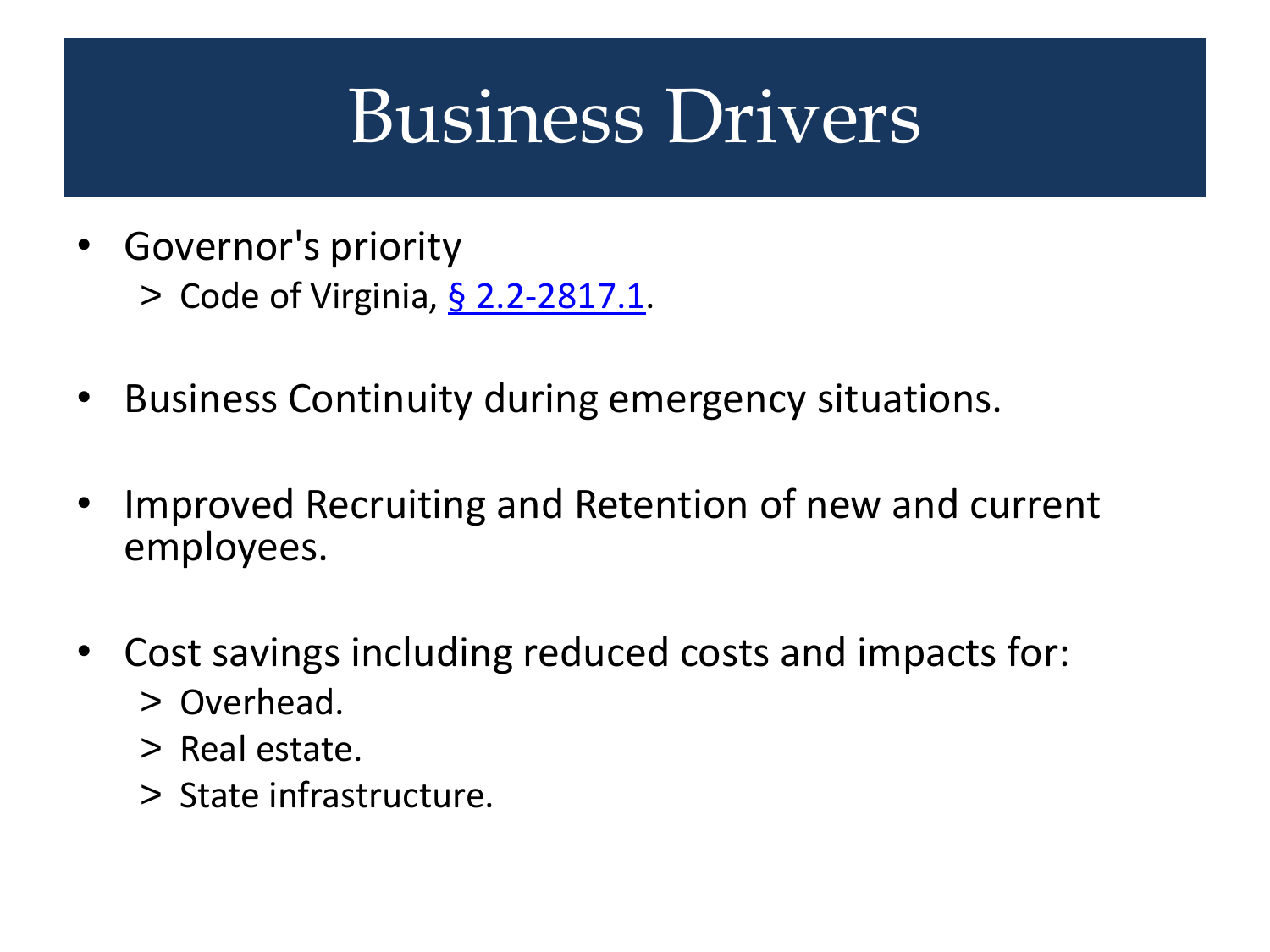### ROI

- Improve organizational efficiency.
- Increased productivity telework can increase the quality and quantity of work.
- Boost employee morale and job satisfaction.
- Lower employee turnover.
- Expand management skills by integrating new management approaches.
- Provide continuity of operations during emergency situations.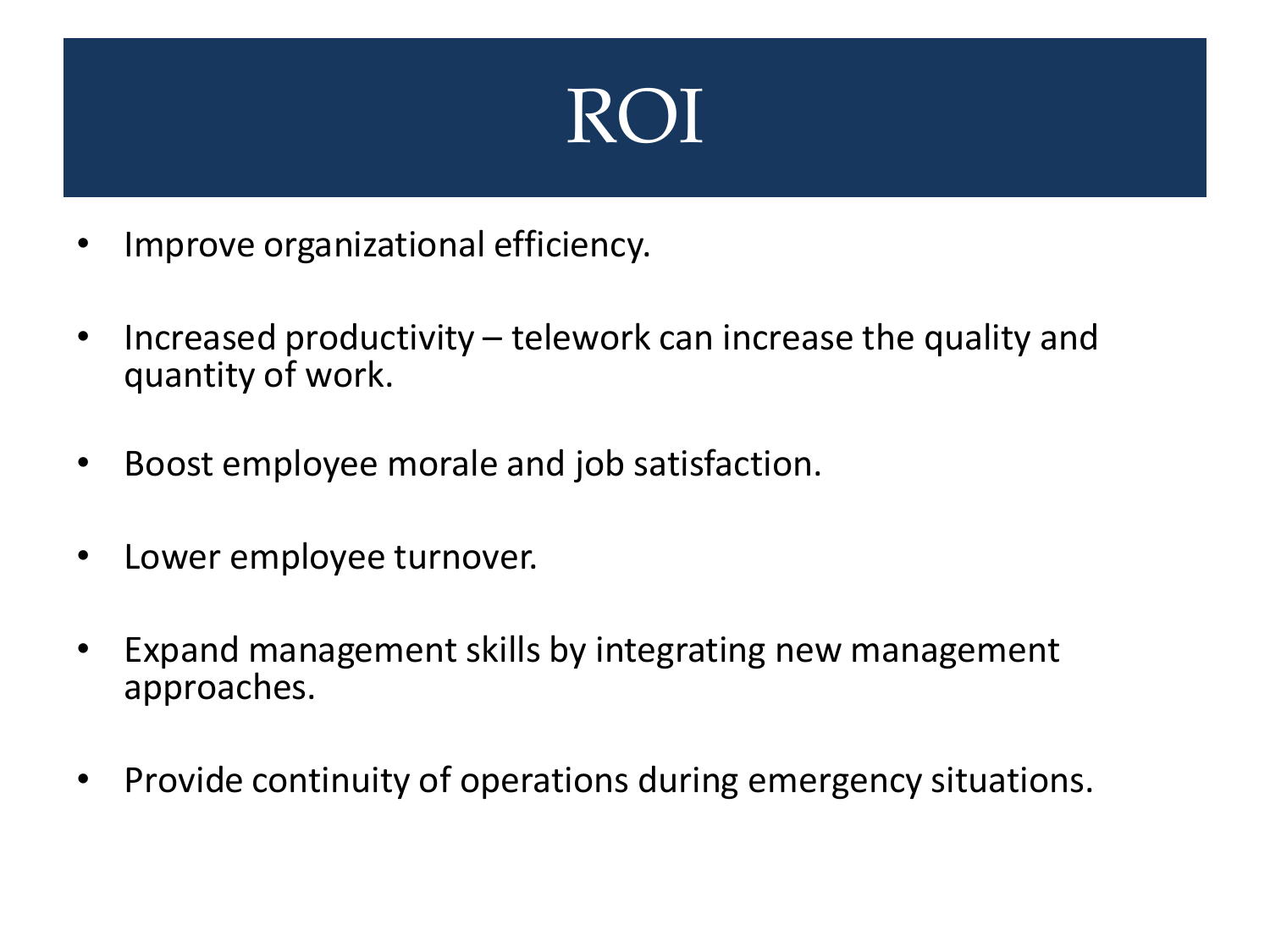## Telework Guidelines

- Telework assignments do not change the condition of employment.
- Teleworkers are required to comply with state policies.
- Teleworkers must work the same designated number of hours.
- Requirements and approvals are the same as non-telework staff for:
	- Working overtime.
	- Making schedule adjustments.
	- Using leave.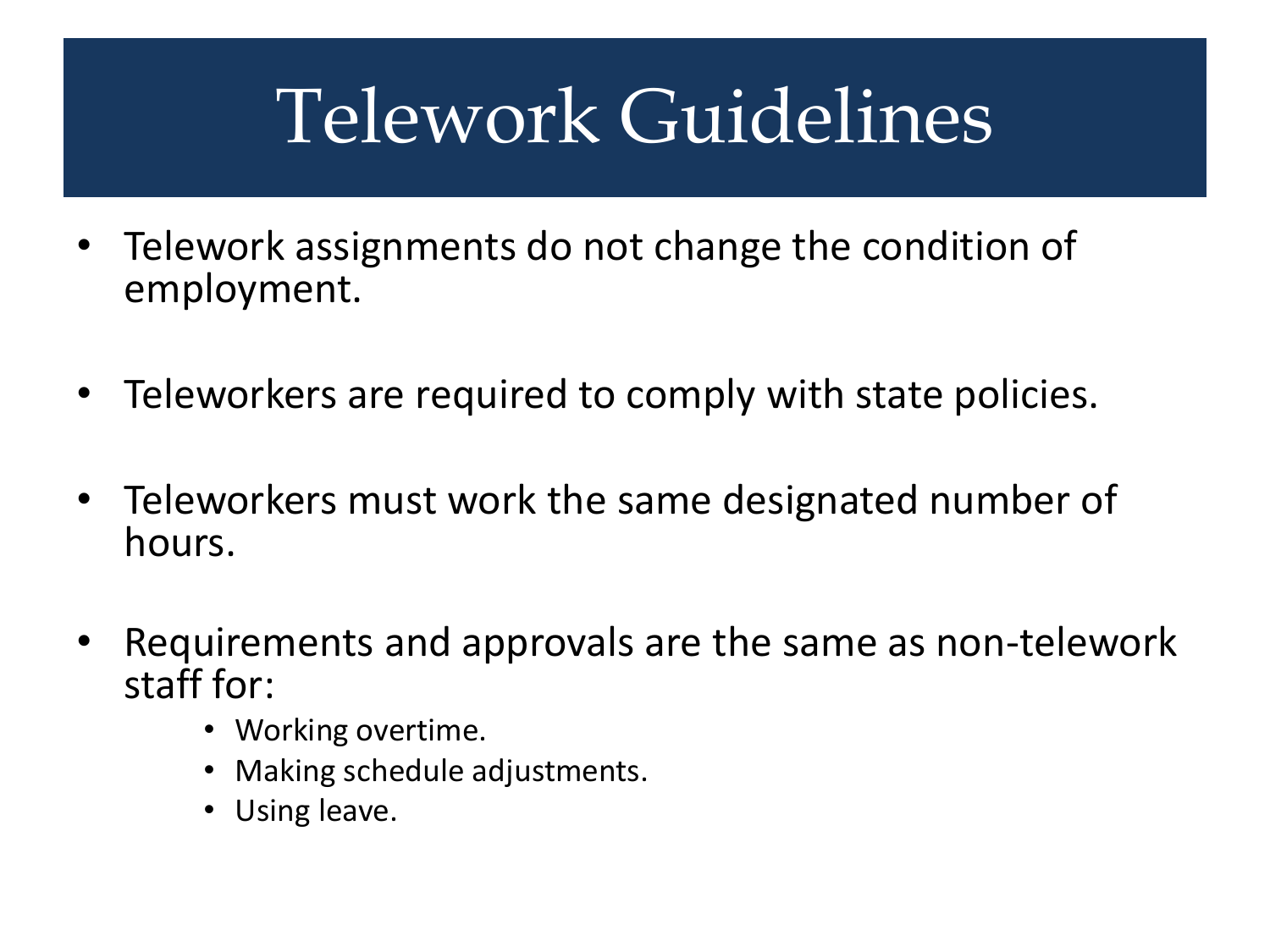### Successful Habits

Habits that make teleworking successful include:

- Using effective time management skills create a schedule and goals for each day.
- Be organized have your resources available to you for working.
- Use strong written and verbal communication skills be sure to be clear in your written and verbal communications with others to avoid misunderstandings.
- Finding a quiet and appropriate space for teleworking be sure to consider noise and ergonomics such as appropriate lighting, seating, work surfaces, etc.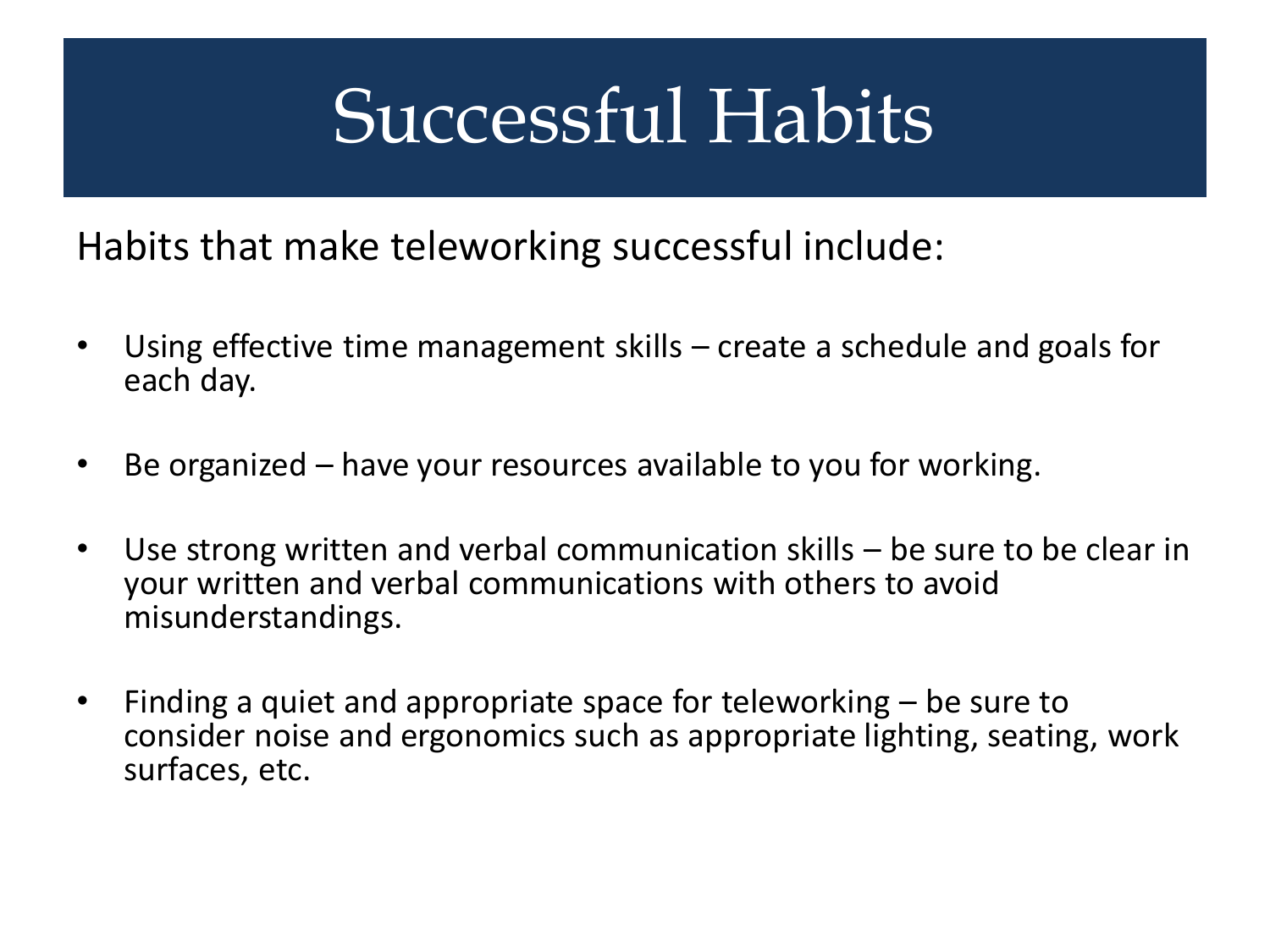# Managing By Results

Managing teleworkers requires managers to focus on management approaches including:

- Rethink and Redesign the way certain jobs are performed an inoffice process may need to be redesigned when performed outside of the office.
- Focus objectives and expectations on goals and expected results.
- Plan meetings and other team activities to include phone and web meeting connections. When meeting "electronically", be sure to include all team members in the discussion.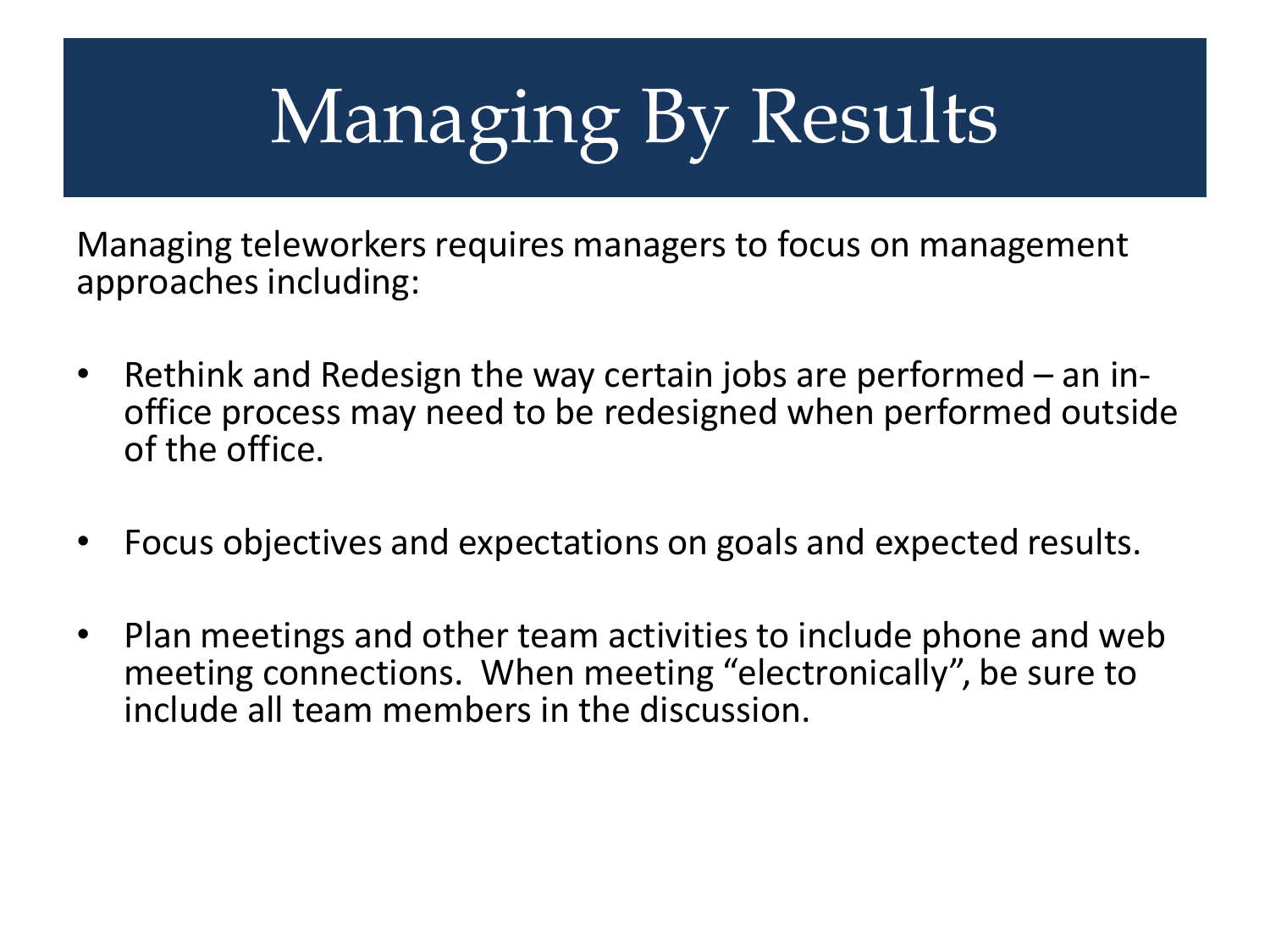# Managing By Results

- Transition teamwork toward more electronic-based collaboration. Phone, Google Hangouts, and other technology tools enable collaboration tools and help to maintain team connections.
- Discuss expectations in advance.
- Establish regular means of communications to clarify work expectations, deadlines, questions, and office updates.
- Track progress by results.
- Reinforce positive behavior and continue to coach and develop your employees!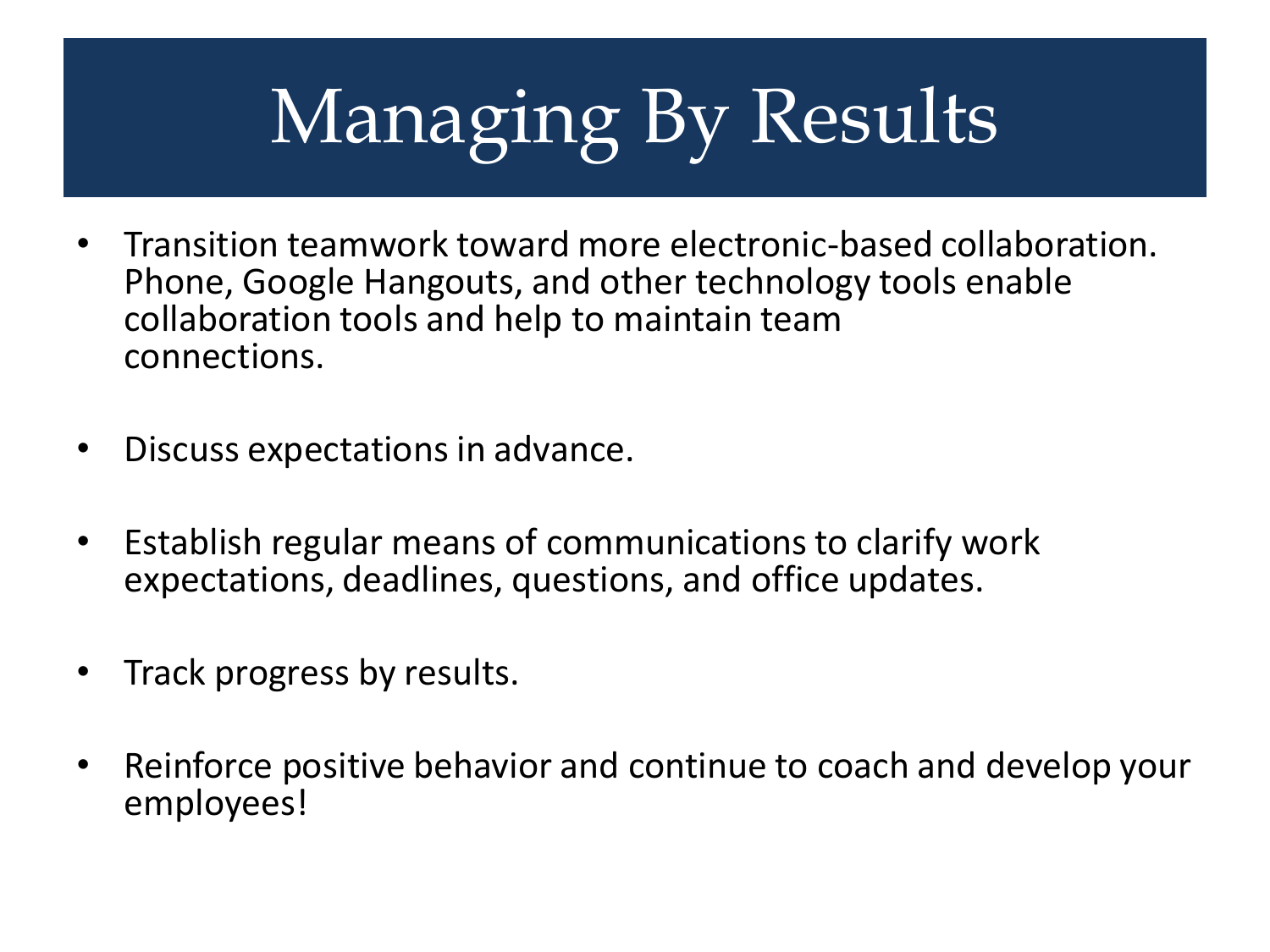## How To Manage By Results

- Focus on results and outcomes.
	- > Assignments are finished.
	- > Deadlines are met.

• Set objectives.

• Review how goals are met.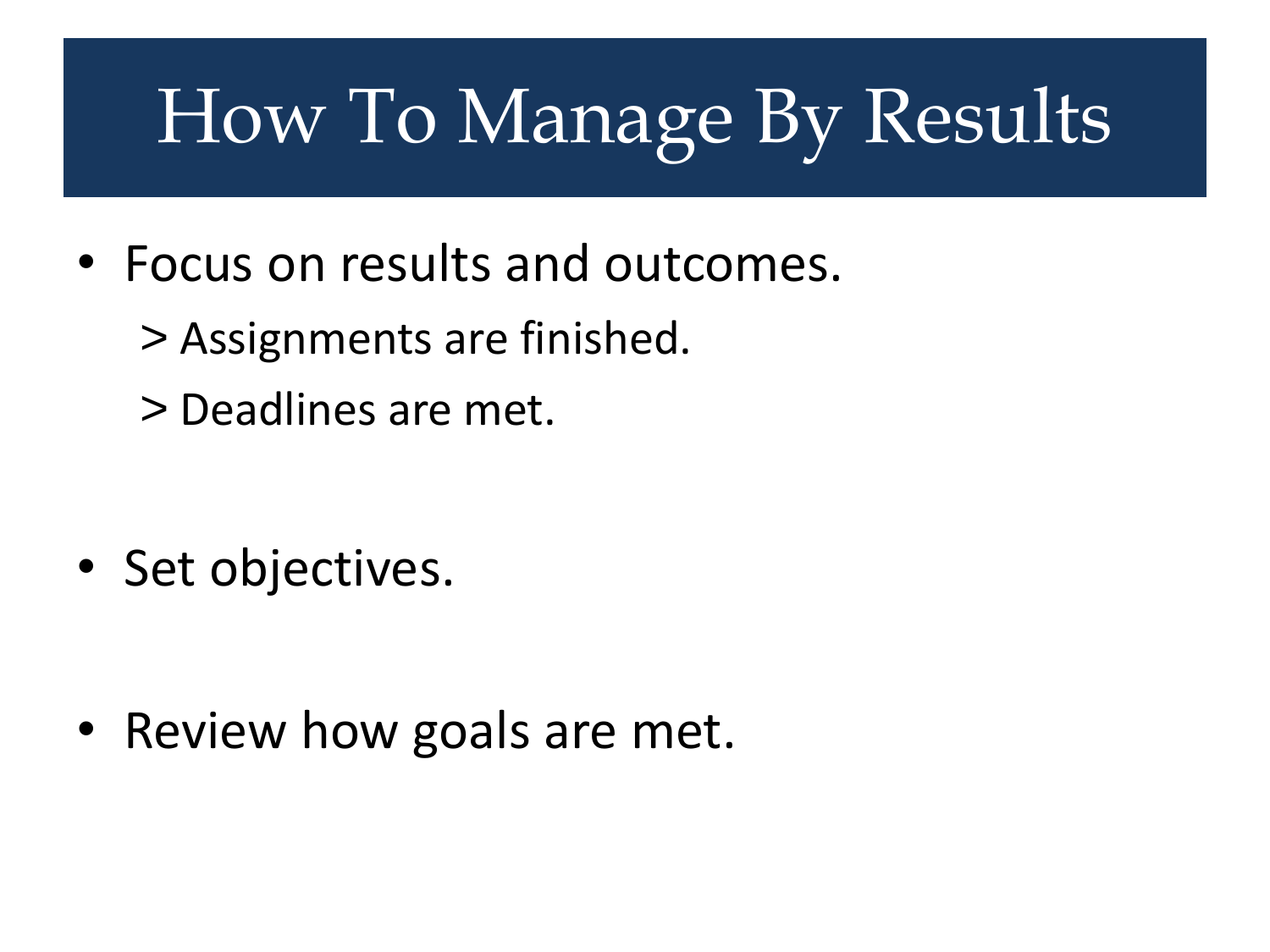### Communication

- You may want to assign a more experienced teleworker to serve as a "mentor" for employees new to teleworking.
- Establishing a clear understanding of the following can help keep both teleworkers and on-site employees informed, connected and involved:
	- $\triangleright$  How often teleworkers will "check in" with the office.
	- $\triangleright$  How often teleworkers should check their phone and email messages.
- Replace in-person discussions with audio, video, and other web based discussions. Continue to communicate using these tools to maintain connections among team members.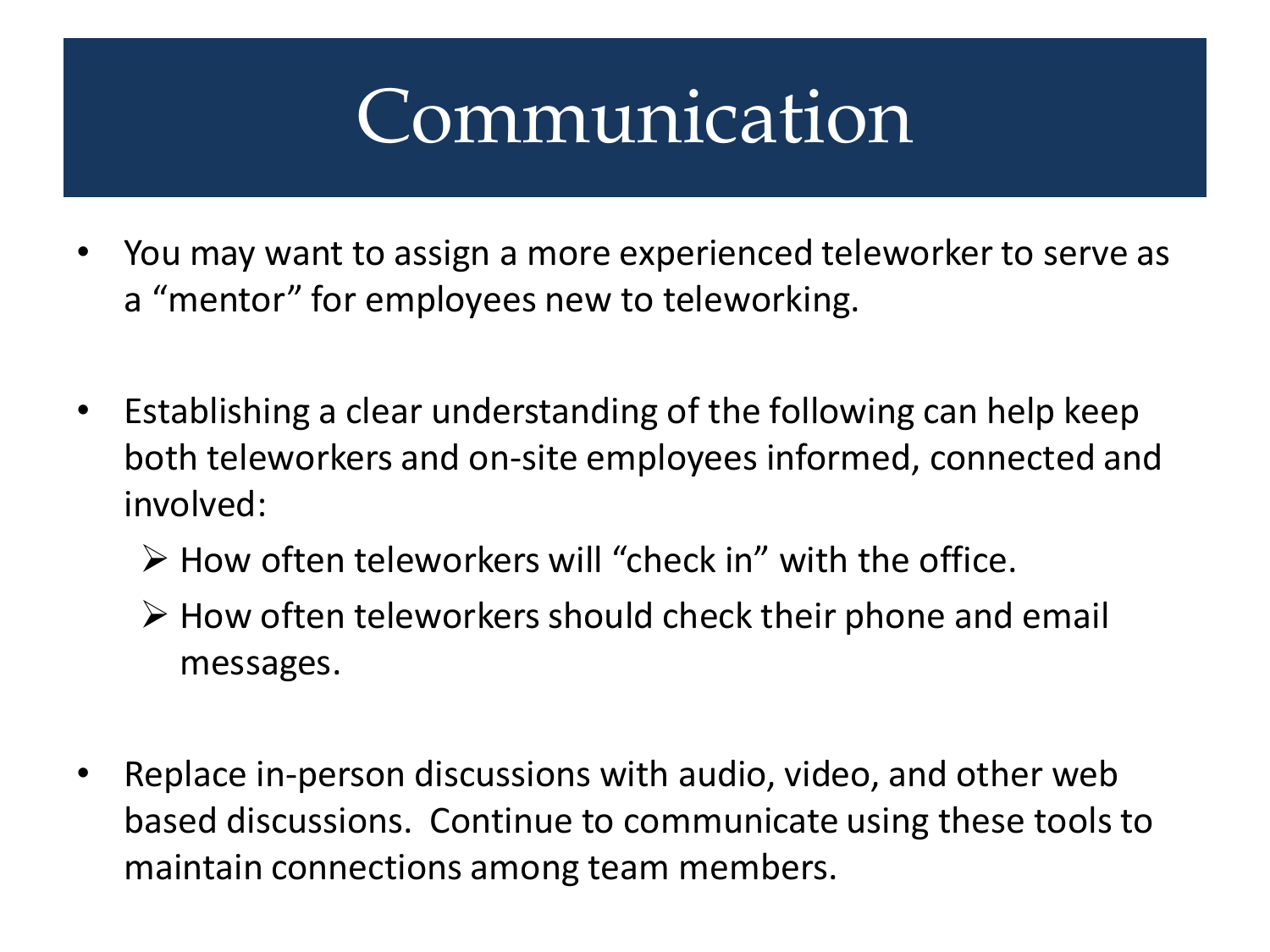### Telework Do's

- Trust your employees.
- Manage by results.
- Include teleworkers in daily activities.
- Encourage communication between all team members.
- Set the example by teleworking yourself.
- Seek your own support system, such as mentors and coaches.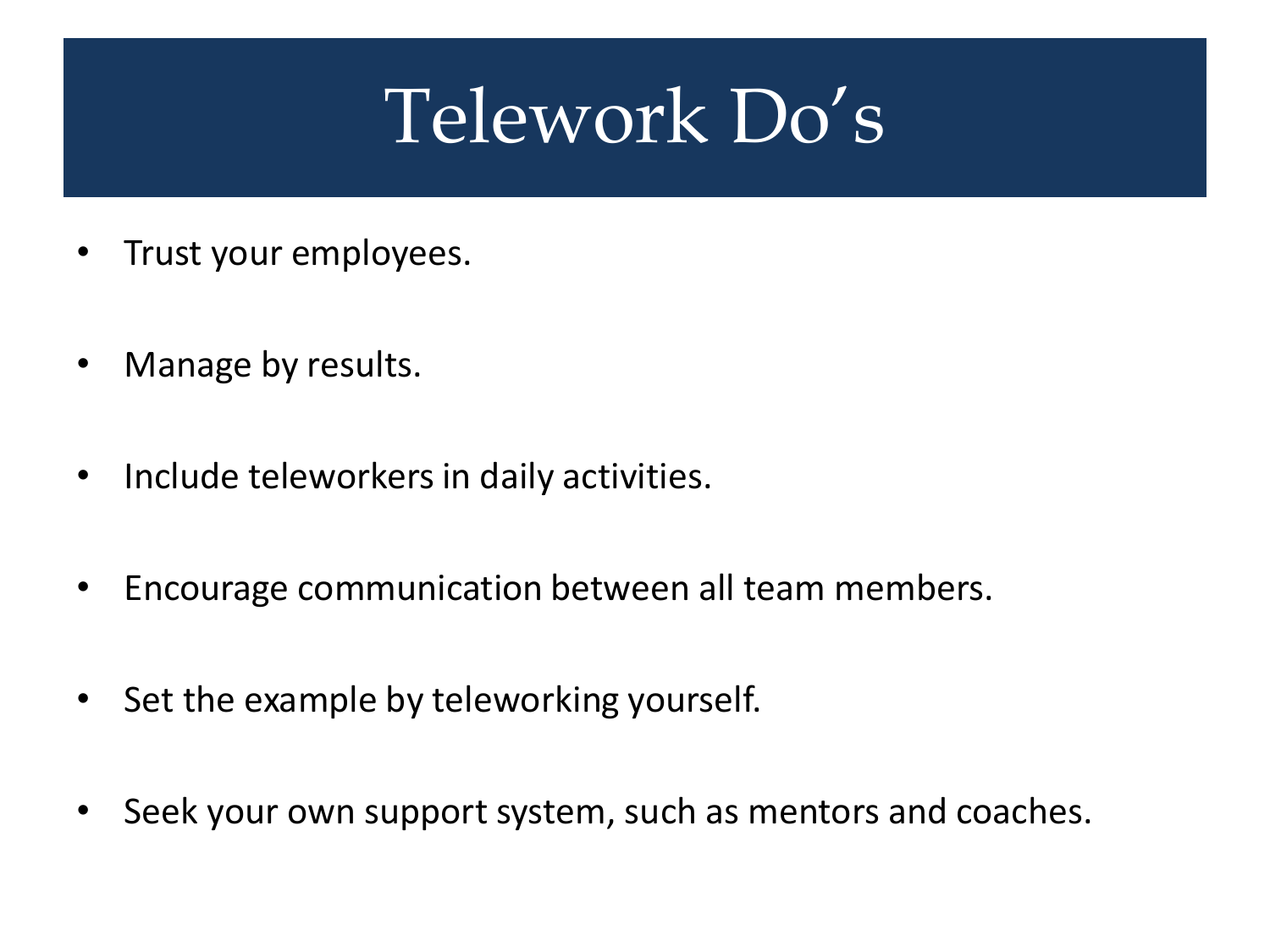## Telework Don'ts

• Make "curfew" checks.

- Ignore or neglect your teleworker.
- Set unrealistic deadlines or goals.

• Ignore problems.